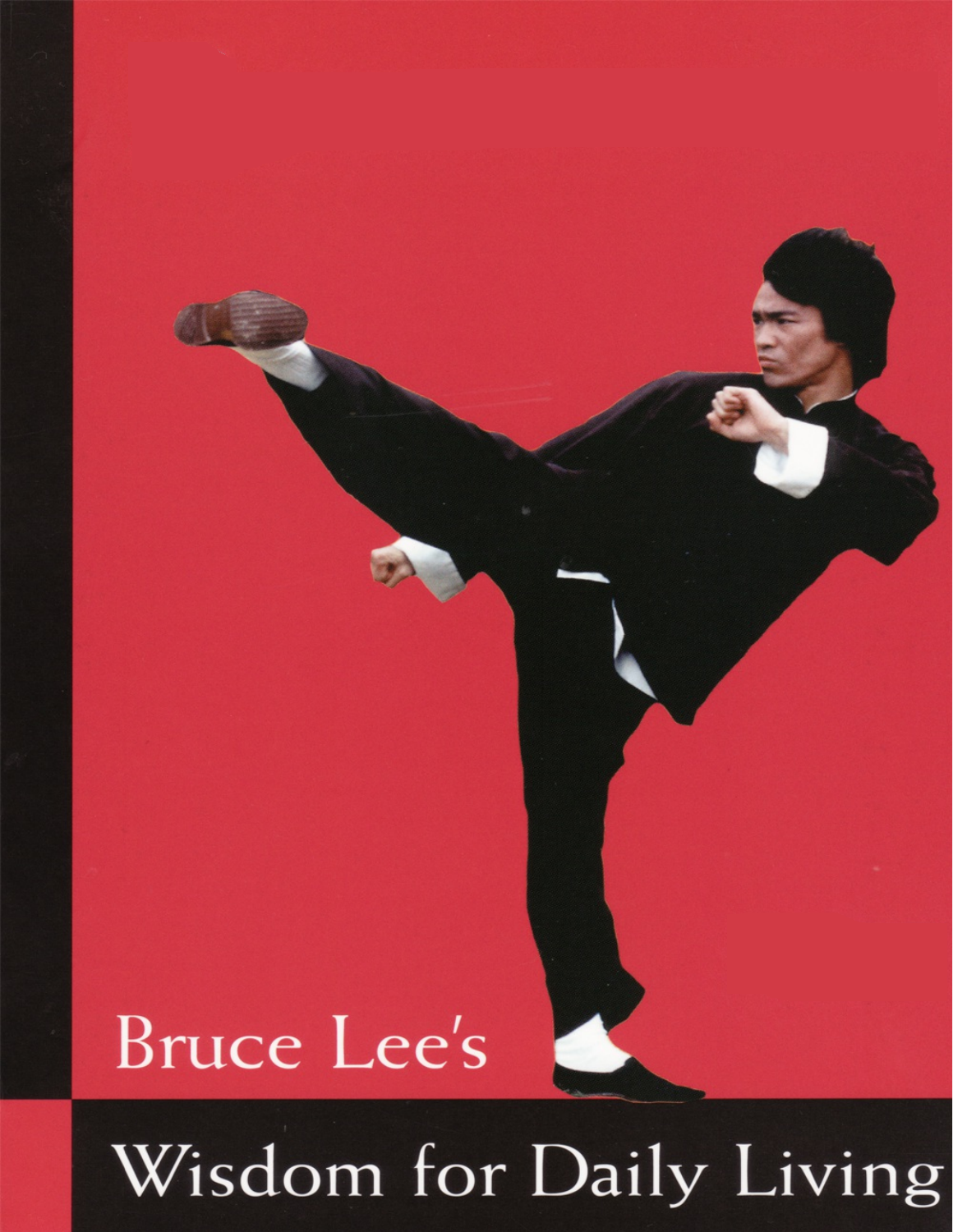Bruce Lee changed worlds--the world of martial arts, the worlds of Asian and American cinema, and the personal worlds of countless students and fans have been transformed by his brilliance. Far more than just a passing influence, Lee has continued to inspire and stimulate the minds of individuals from all walks of life for decades. Interest in his thought is on the rise and many regard him as a contemporary philosopher and visionary, discovering in his words an antidote to contemporary problems, as well as finding him a model of discipline, strength, and wisdom. Lee's philosophy forms for us a vision of a world of progress, a world free of suffering, and a world of enlightenment unflawed by ignorance, superstition, and corruption. In Lee's words, a world of "love, peace and brotherhood."

To Bruce Lee, philosophy was not the professional playground of academics, but every human being's gateway to the greatest adventure of the human spirit. It illuminated the frontiers of human possibility and obliterated the shadows of doubt and insecurity. Unlike others, content to follow, Bruce Lee insisted upon charting his own course toward truth, and he encouraged those who wished to share his insights to do likewise. While Lee was a champion of individual rights and individual development, both of which stress the sovereignty of the individual as an end in himself, he also spoke to something deeper-the commonality of all human beings and the removal of such artificial barriers to true brotherhood as nationality, ethnicity, and class structure, so that human beings could live together peaceably as independent equals.

Bruce Lee rejected blind obedience to external authority. He urged human beings to hold themselves and their lives as their highest values and wrote in praise of "the artist of life" who lives by his own judgment and who is willing to stand alone against tradition and popular opinion. Lee pointed out that "We have more faith in what we imitate than in what we originate," with the result that we are encouraged-and have opted-to look to anyone but ourselves for the answers to our most unsettling questions. Too many are confused about whom to trust, suspicious of their own impulses and uncertain of their futures. Spirits have been malnourished and minds stunted by allowing others to "take over" or decide what constitute "real" problems.

Striking Thoughts: Bruce Lee's Wisdom for Daily Living, then, is a book for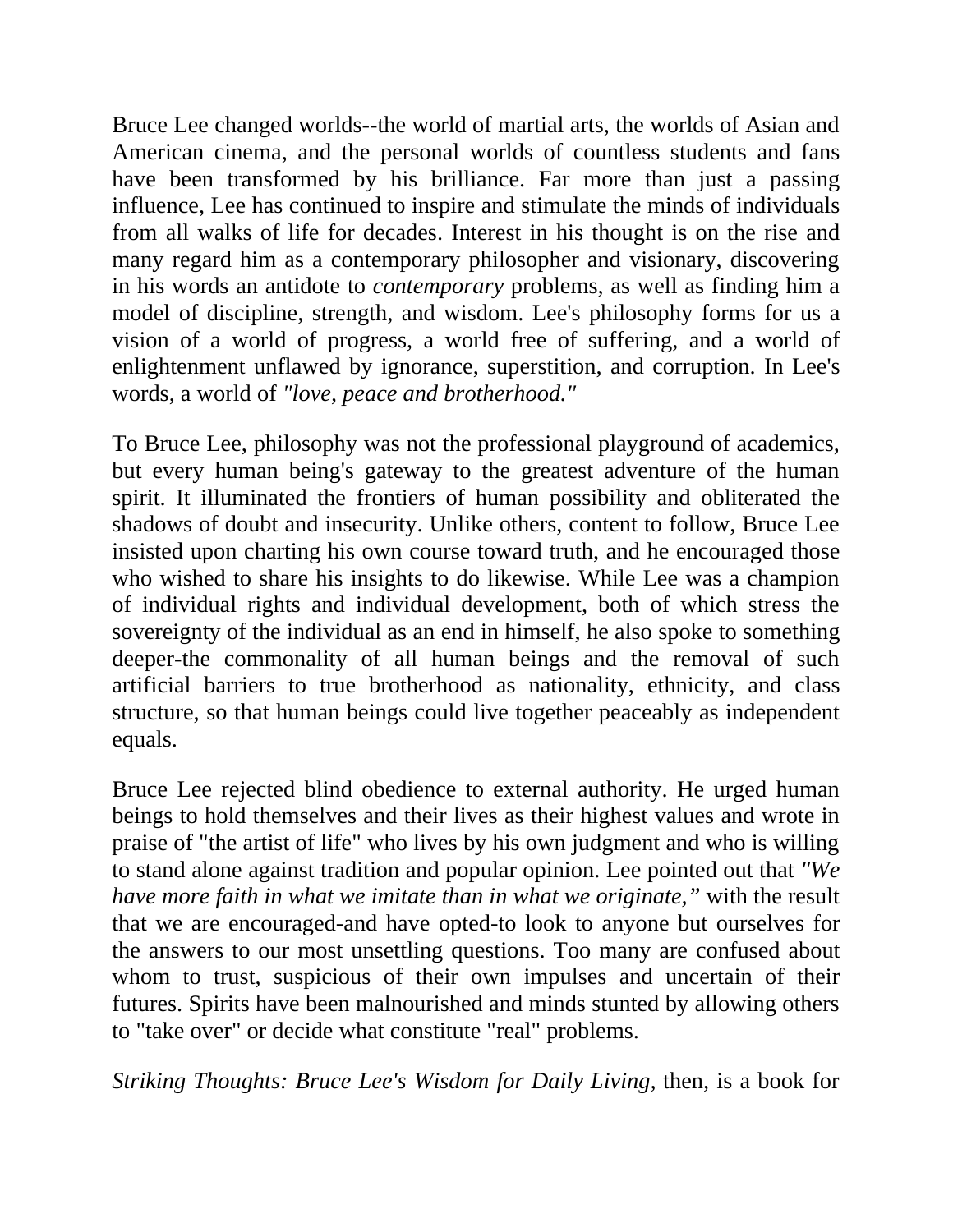the free spirit who chooses to live by the power of his or her own mind rather than relying on the dictates of creed or institution in making decisions about life and how to live it. Consisting of eight sections, 72 topics, and 825 aphorisms, *Striking Thoughts* is for all who have sought truth but not found it in platitude or dogma. Within the pages of Striking Thoughts you will find that Bruce Lee has not so much prepared a banquet of easy answers as outlined a means by which you can prepare your own way. And if you are suffering, dispirited, or anxious, in his words you will find observations and insights that can fortify you and pacify your troubled spirit.

How can I say such things? Simply because Bruce Lee's words have done as much for me-and for thousands more from all walks of life and from all over the world who have taken the time to write or e-mail The Bruce Lee Educational Foundation offering identical testimony. It is easy to see the appeal of Lee's thought, for he dares to say that which others dare only to think; his candor disarms our insecurities and fears. Lee is capable of infusing a single sentence with a profundity that would take others at least a chapter to convey; his every aphorism is a mountain peak, offering a higher vantage point for viewing the unfolding of life's means and mysteries. The supreme irony is that this profound thought was the fruit of a life that spanned a mere 32 years.

The title "Striking Thoughts" is taken from a heading that Bruce Lee created for a series of maxims he wrote down after reading the philosopher Jiddu Krishnamurti's book First and Last Freedom. However, the committing to paper (and, later, to audiotape) of "striking thoughts" was a habit of Lee's that extended back to his early days in Hong Kong. Included within the pages of this book are those "striking thoughts" that issued forth in conversations, interviews, and correspondence that Bruce Lee shared with journalists, friends, and colleagues. Other entries are postulates that Lee had been moved to type out--perhaps with an eye toward one day making use of them--others were quickly jotted down before they escaped his concentration. Still others were noted in book margins as he read; the result of a "striking thought" that had come to him as he was closely regarding a particular writer or philosopher's point of view.

Lee's personal library contained the works of many great and diverse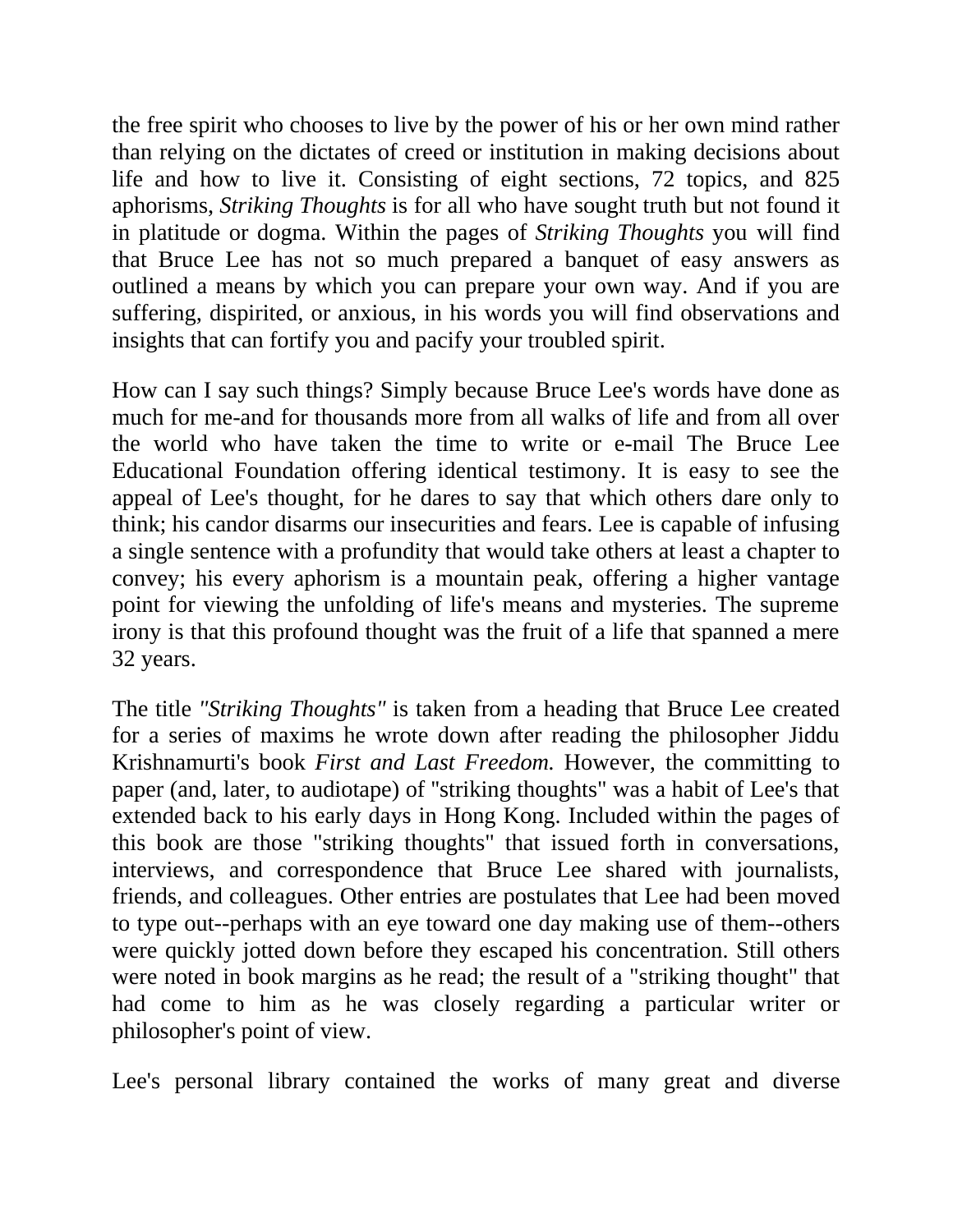## Life

*Emptiness the starting point.*  $-$  In order to taste my cup of water you must first empty your cup. My friend, drop all of your preconceived fixed ideas and be neutral. Do you know why this cup is so useful? Because it is *empty*.

Flow in the process of life. - You can never step in the same water twice, my friend. Like flowing water, life is perpetual movement. There is nothing fixed. Whatever your problems happen to be in the future, remember well that they cannot remain stationary but must move together with your living spirit. Otherwise, you will drift into artificiality or attempt to solidify the ever-flowing. To avoid that, you must change and be flexible. Remember, the usefulness of a cup is in its emptiness.

Life has no frontier. - Life is wide, limitless. There is no border, no frontier.

To live is a constant process of relating. - To live is a constant process of relating, so come on out of that shell of isolation and conclusion, and relate DIRECTLY to what is being said. Bear in mind I seek neither your approval nor to influence you. So do not make up your mind as to "this is this" or "that is that." I will be more than satisfied if you begin to learn to investigate everything yourself from now on.

Life simply is. - Living exists when life lives through us - unhampered in its flow, for he who is living is not conscious of living and, in this, is the life it lives. Life lives; and in the living flow, no questions are raised. The reason is that life is a living now! So, in order to live life whole-heartedly, the answer is life simply is.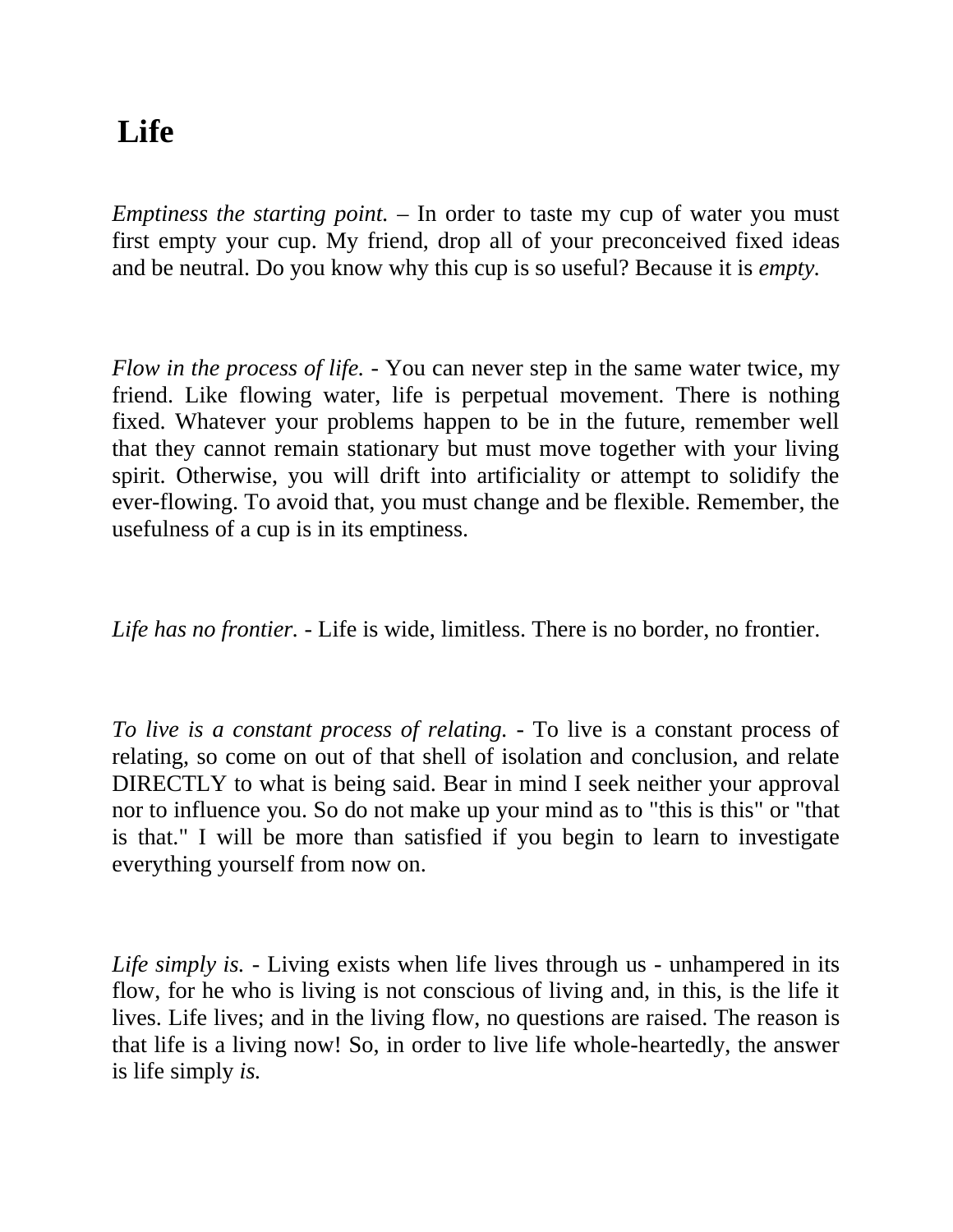#### **The Now**

The Now is truth. - This evening I see something totally new, and that newness is experienced by the mind; but tomorrow that experience becomes mechanical, because I want to repeat the sensation, the pleasure of it - the description is never real. What is real is seeing the truth instantaneously, because truth has no future.

The Now is all-inclusive. - NOTHING EXISTS EXCEPT THE HERE AND NOW.

The Now covers all that exists. - The part is no more, the future is not yet. NOW includes the balance of being here, experiencing, involvement, phenomenon, awareness.

Flow in the living moment. - We are always in a process of becoming and NOTHING is fixed. Have no rigid system in you, and you'll be flexible to change with the ever changing. OPEN yourself and flow, my friend. Flow in the TOTAL OPENESS OF THE LIVING MOMENT. If nothing within you stays rigid, outward things will disclose themselves. Moving, be like water. Still, be like a mirror. Respond like an echo.

The Now is total awareness. - The "space" created between "what is" and "what should be." Total awareness of the now and not the disciplined stillness.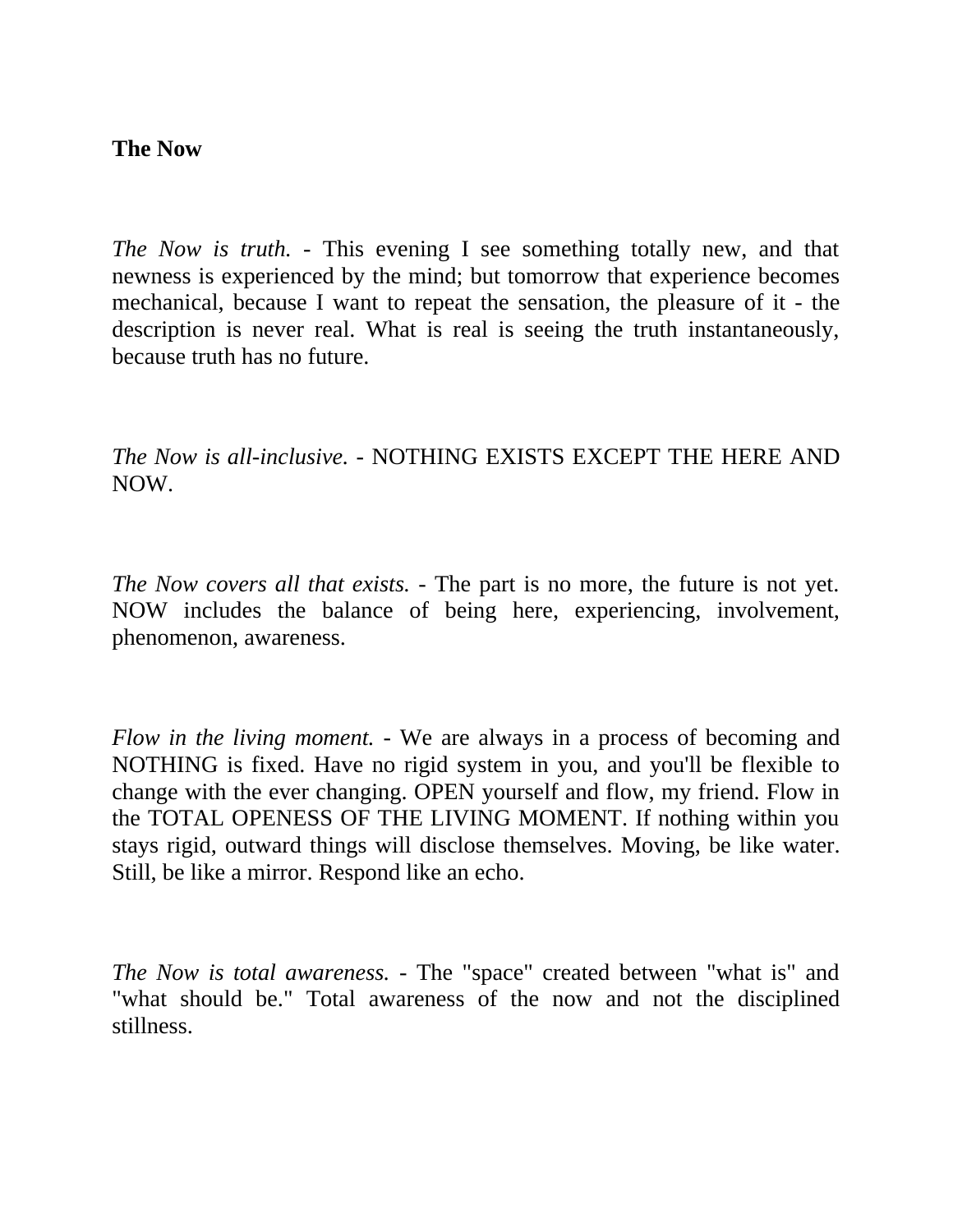#### **The Human Being**

Identify with your humanity. -You know how I like to think of myself? As a human being.

The function and duty of a human being. - The function and duty of a human being, a "quality" human being, that is, is the sincere and honest development of potential and self-actualisation. One additional comment: the energy from within and the physical strength from your body can guide you toward accomplishing your purpose in life - and to actually act on actualising your duty to yourself.

Human beings are integrators. - We do not analyze. We INTEGRATE.

The goal of a human being. - The human goal: to actualise oneself.

False people. - What I detest most are dishonest people who talk more than they are capable of doing and also people who use false humility as a means to cover their obnoxious inadequacy.

On the Dominican Republic. - I like the country and the people. The Dominicans have the simplicity of a real human being; there is not so much hypocrisy like in the big cities.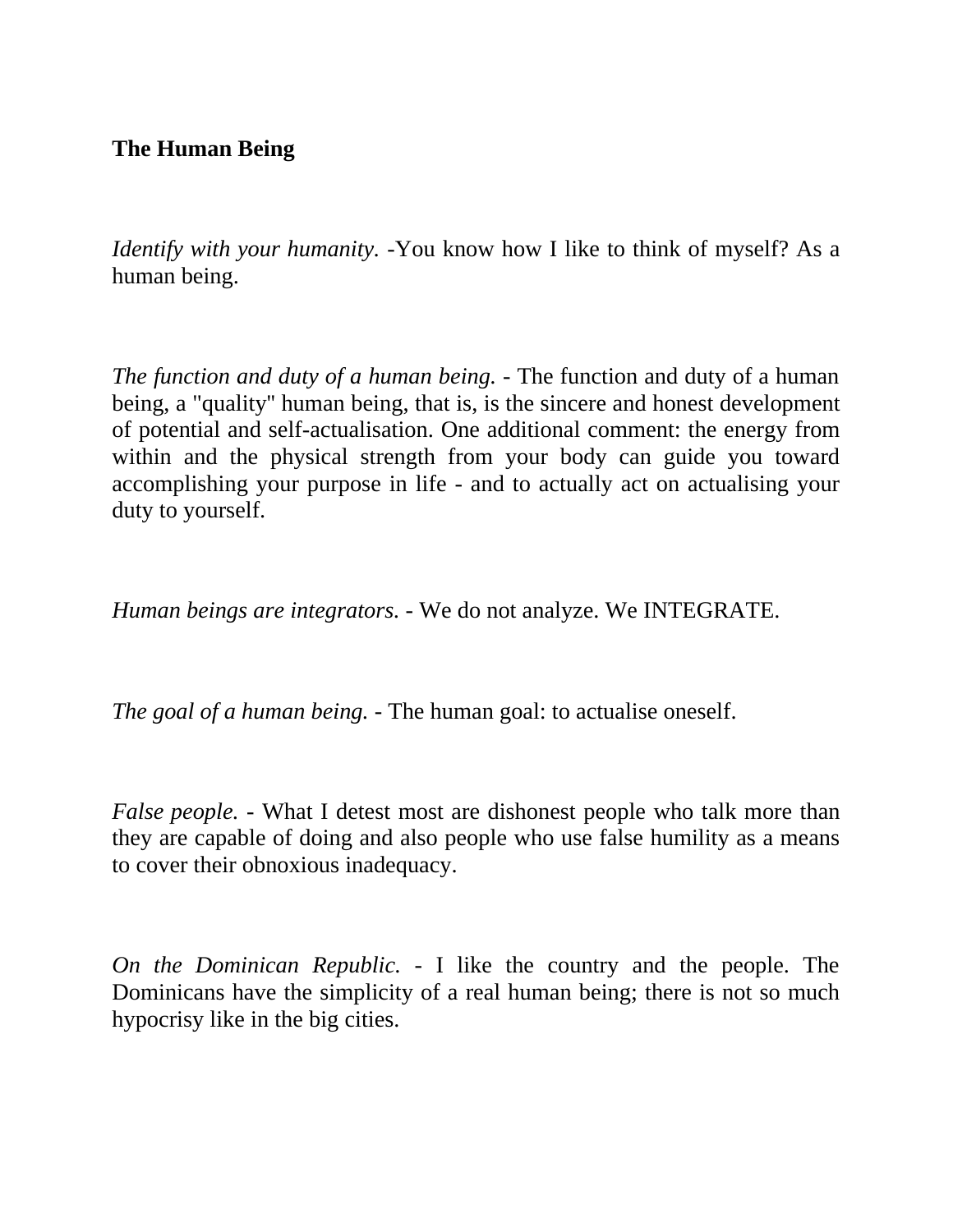#### **The Mind**

An intelligent mind is constantly learning. - An intelligent mind is one which is constantly learning, never concluding - styles and patterns have come to conclusion, therefore they [have] ceased to be intelligent.

An intelligent mind is an inquiring mind. - An intelligent mind is an INQUIRING mind. It is not satisfied with explanations, with conclusions; nor is it a mind that believes, because belief is again another form of conclusion.

The qualities of mind. -To be one thing and not to change is the climax of STILLNESS. To have nothing in one that resists is the climax of EMPTINESS. To remain detached from all outside things is the climax of FINENESS. To have in oneself no contraries is the climax of PURITY.

You are the commander of your mind. - I've always been buffeted by circumstances because I thought of myself as a human being [affected by] outside conditioning. Now I realise that I am the power that commands the feeling of my mind and from which circumstances grow.

On the value of keeping an open mind. - The usefulness of a cup is in its emptiness. Emptiness = Totality. Totality of mind; totality of physical structure.

To free the mind. - In order that the mind may function naturally and harmoniously it must be freed from all attachment to oppositional notions.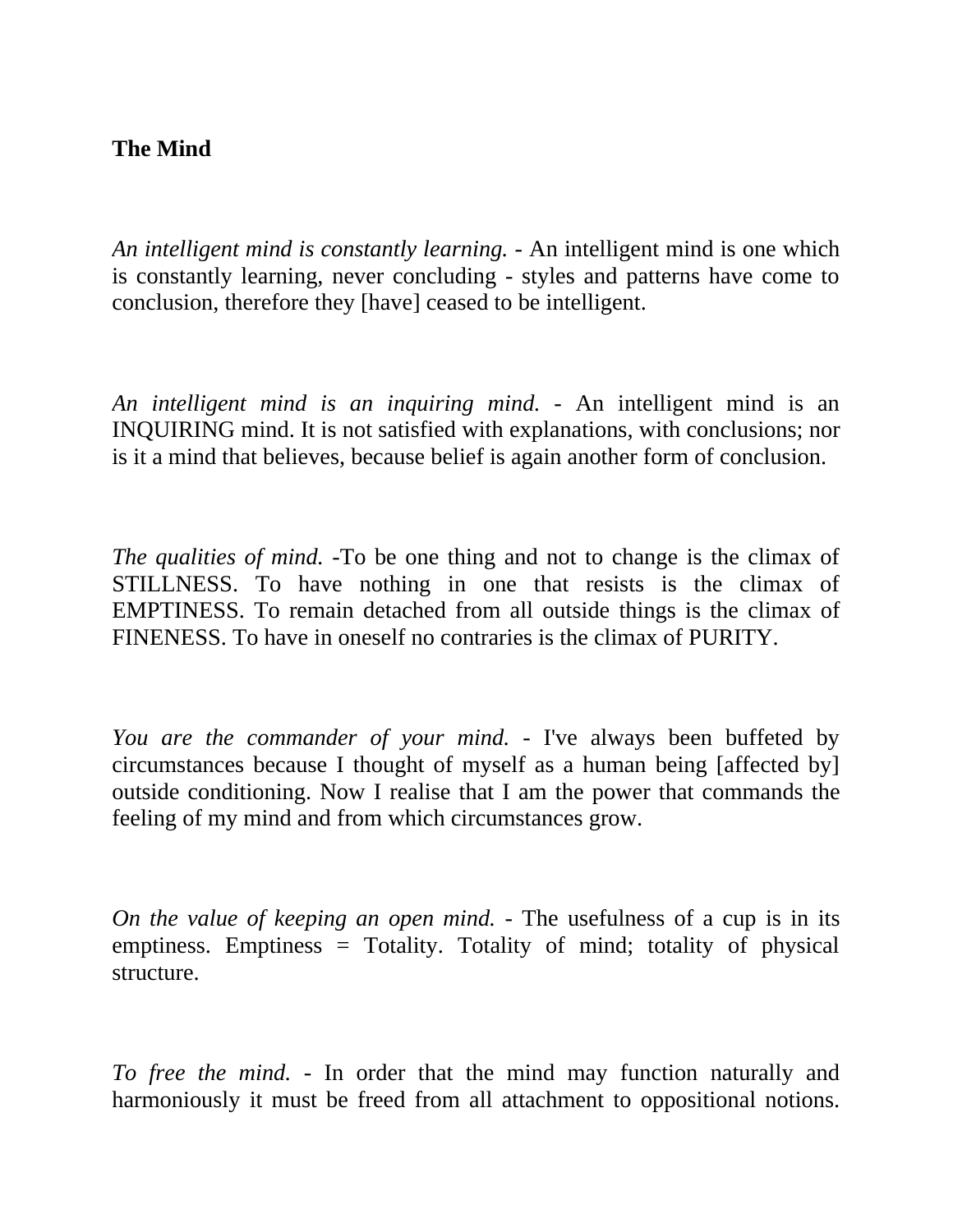#### **Health**

To flow like water. - The method for health promotion is based on water, as flowing water never grows stale. The idea is not to overdevelop or to overexert, but to normal-ise the function of the body.

On the joy of exercise. - I really dig exercise. When I'm jogging early in the morning, boy! It's sure refreshing. Although Hong Kong is one of the most crowded places in the world, I'm surprised how peaceful it can be in the morning. Sure, there are people, but I become oblivious to them while I am running.

On the therapeutic benefits of jogging. - Jogging is not only a form of exercise to me, it is also a form of relaxation. It is my own hour every morning when I can be alone with my thoughts.

On diet.- Only eat what your body requires, and don't [become] carried away with foods that don't benefit you.

On smoking, drinking and gambling. - I don't drink nor smoke and those events are many times senseless. I'm not a smoker because I don't think putting smoke into your body is quite the thing to do. As for alcohol, I think it tastes awful. Don't know why anyone should want to drink the stuff As for gambling, I don't believe in getting something for nothing.

Health is a state of balance. - Health is an appropriate balance of the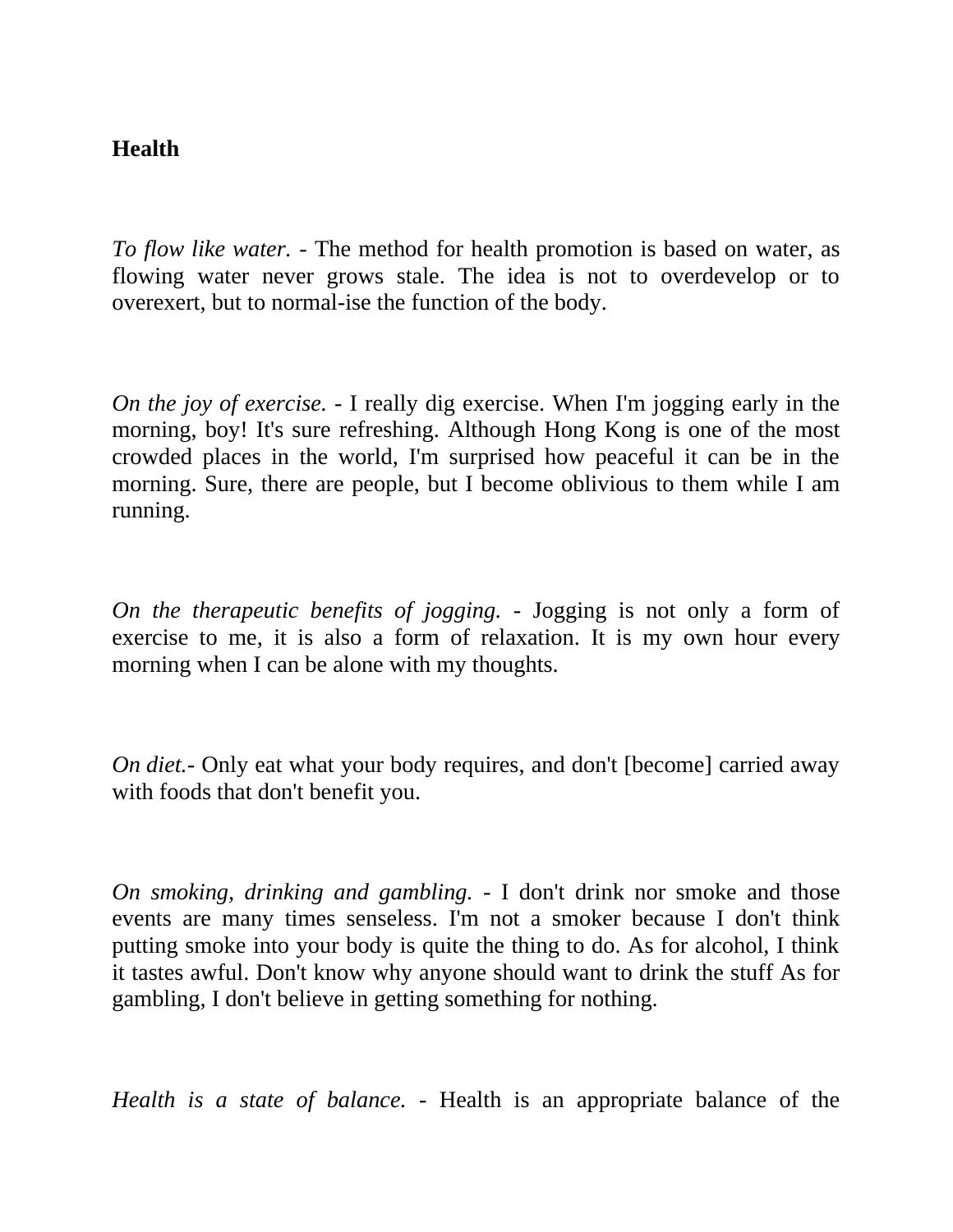#### **Adversity**

Adversity is beneficial to us. - Prosperity is apt to prevent us from examining our conduct; but adversity leads us to think properly of our state, and so is beneficial to us.

Adversity causes the mind to think properly. - In a time when everything goes well, my mind is pampered with enjoyment, possessiveness, etc. Only in times of adversity, privation, or mishap, does my mind function and think properly of my state. This close examination of self strengthens my mind and leads me to understand and be understood.

The value of foolish questions. - A wise man can learn more from a foolish question than a fool can learn from a wise answer.

Never waste energy on worries and negative thoughts. - I mean who has the most insecure job as I have? What do I live on? My faith in my ability that I'll make it. Sure my back screwed me up good for a year but with every adversity comes a blessing because a shock acts as a reminder to oneself that we must not get stale in routine.

Anxiery is a defense. - Don't be forecasting evil unless it is what you can guard against. Anxiety is good for nothing if we can't turn it into a defense.

There is no shame in losing. - It is not a shame to be knocked down by other people. The important thing is to ask when you're being knocked down,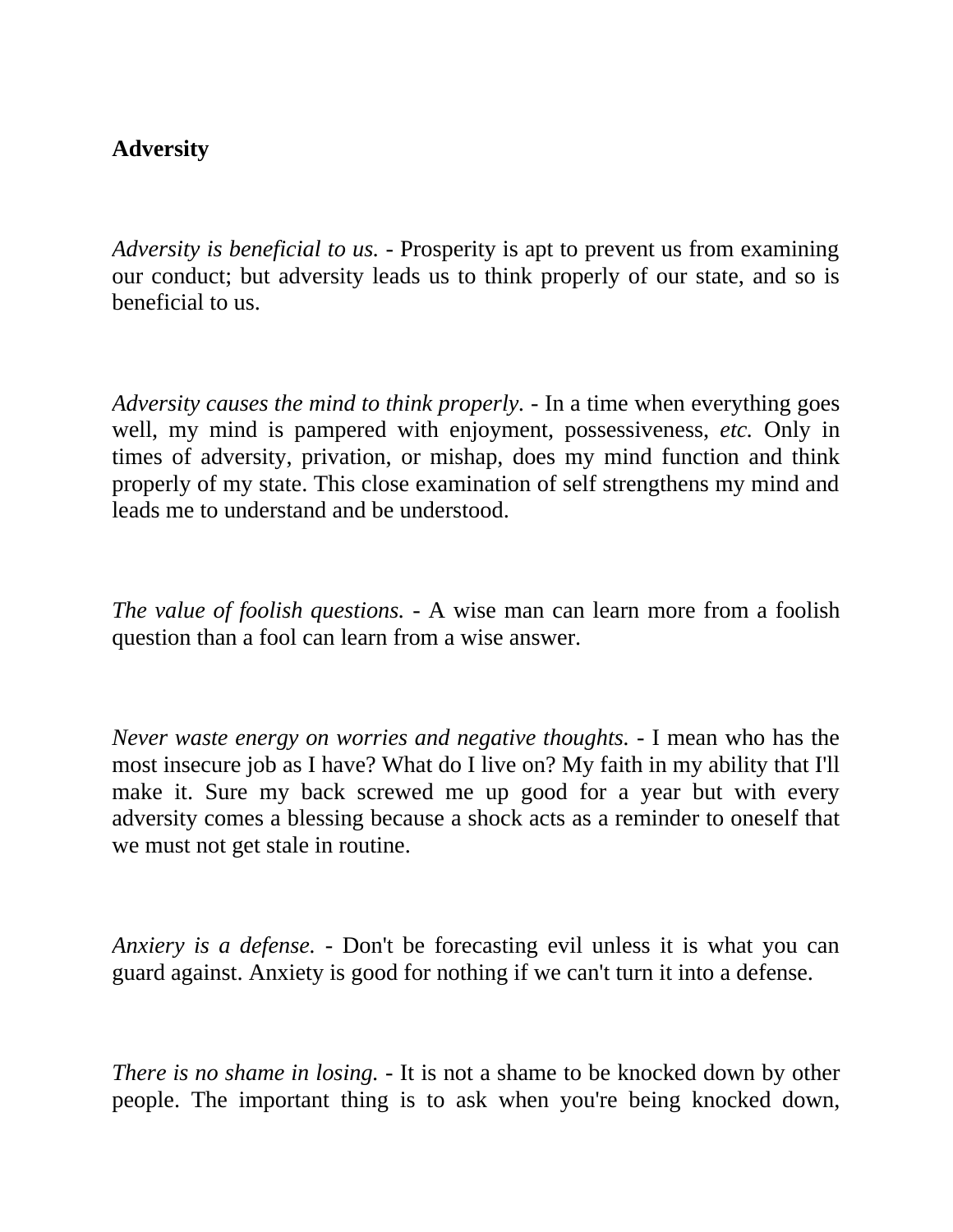#### Work

The practical nature of the world.- This world is very practical. You do more work, you get rewarded more; you do less work, you lose your rewards.

Something for something. - There is only something for something, never something for nothing.

More work equals more rewards. - It's the law of averages: put in more, come out with more.

The reward is to be found in the work.- The important thing is that I am personally satisfied with my work. If it is a piece of junk, I will only regret it.

It's not the job, but how you do it.- It's not what you give, it's the way you give it.

The reward should be proportionate to the work. - No one ever does anything with enthusiasm unless he benefits thereby - reward proportionately.

Intense desire creates its own talents and opportunities. - We are told that talent creates its own opportunities. But it sometimes seems that intense desire creates not only its own opportunities, but its own talents.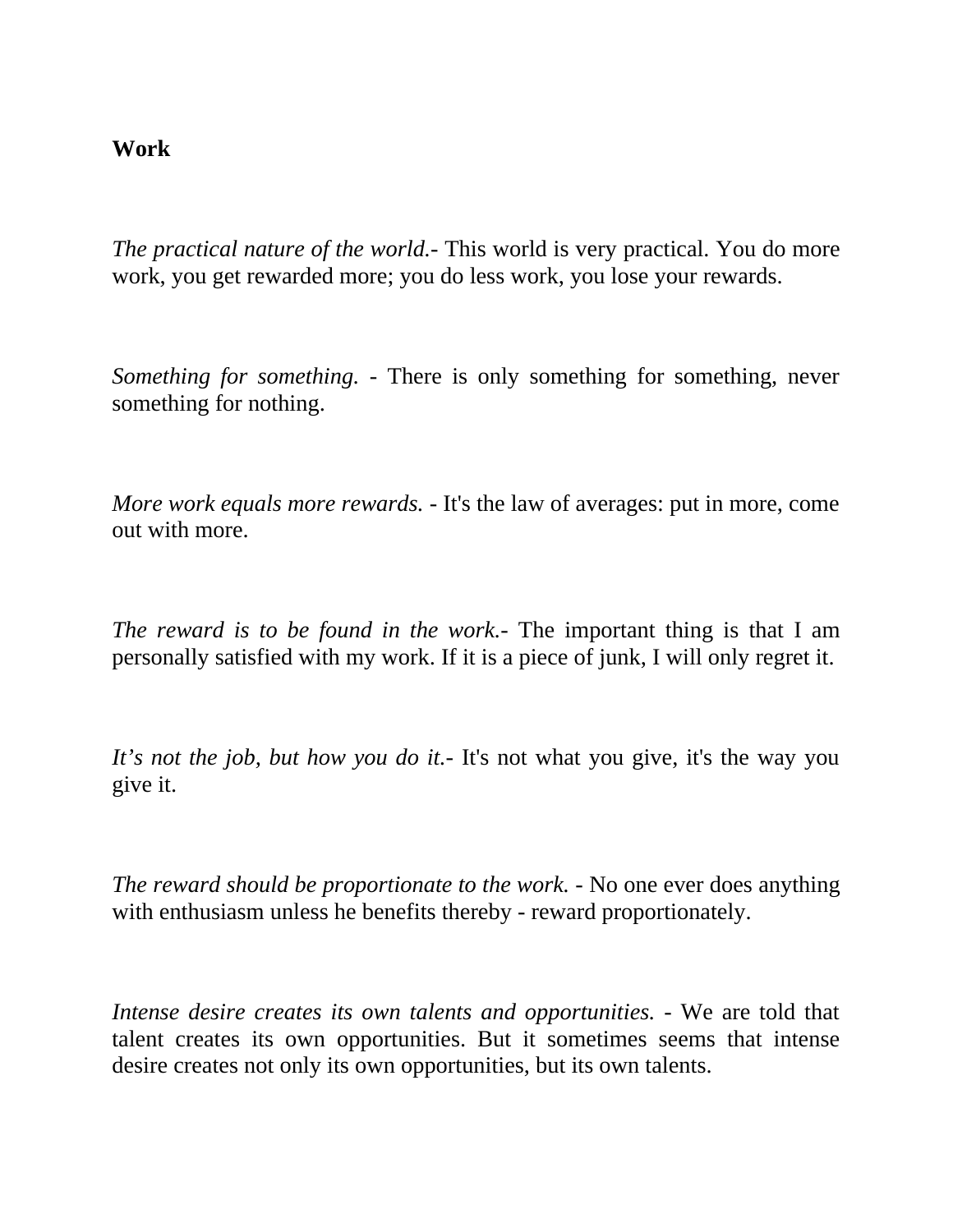#### **Money**

The nature of money. - Money of itself has no explicit nature. Money is what one makes of it.

Money is a means, not an end. - A child must be taught early that money is only a means, a type of usefulness, an implement. Like all instruments, it has certain purposes, but it will not do everything. One must learn how to use it, what it will do, but above all what it will not do.

Money is an indirect matter. - My policy is that money is an indirect matter. The direct matter is your ability or what you are going to do that counts. If that comes, the indirect things will follow.

A fair share of the profit. - Many film producers think I am only interested in money. That's why they all try to lure me on to their set by promising me huge sums and nothing else. But, at heart, I only want a fair share of the profit.

The good times will not always last.- I profited from my father's philosophy about money. He used to tell me, "If you make 10 dollars this year, always think to yourself that next year you may only make five dollars -so be prepared."

Keep money in perspective. -Sure money is important in providing for my family and giving us what we want. But it isn't everything.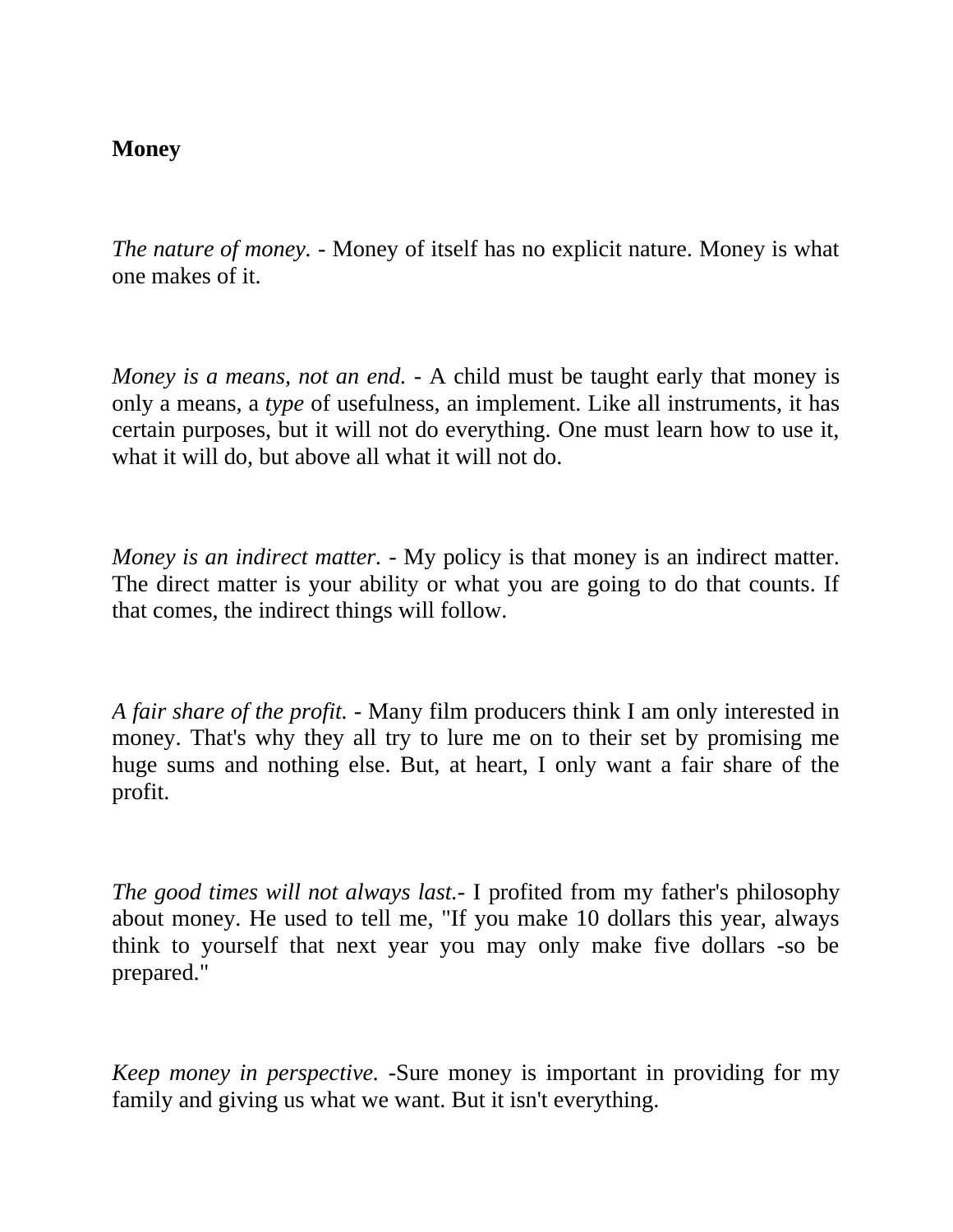Art is the expression of the self - Art is really the expression of the self. The more complicated and restricted the method, the less the opportunity for the expression of one's original sense of freedom.

Art and choiceless awareness. - Artists in all fields must learn to observe choicelessly, to digest their observations, and to express them in their work.

Art begins with feelings. - Art must originate with an experience or feeling of the artist.

Art and emotion. - Art is communication of feelings.

Forget your mind and become one with the work. - If [one] has any idea at all of displaying his art well, he ceases to be a good artist, for his mind "stops" with every movement he goes through. In all things, it is important to forget your "mind" and become one with the work at hand.

Art requires creativity and freedom. - Art lives where absolute freedom is, because where it is not, there can be no creativity-art has no ego rigidity.

Art is not decorative. - Art is never decoration, embellishment; instead it is work of enlightenment. Art, in other words, is a technique for acquiring liberty.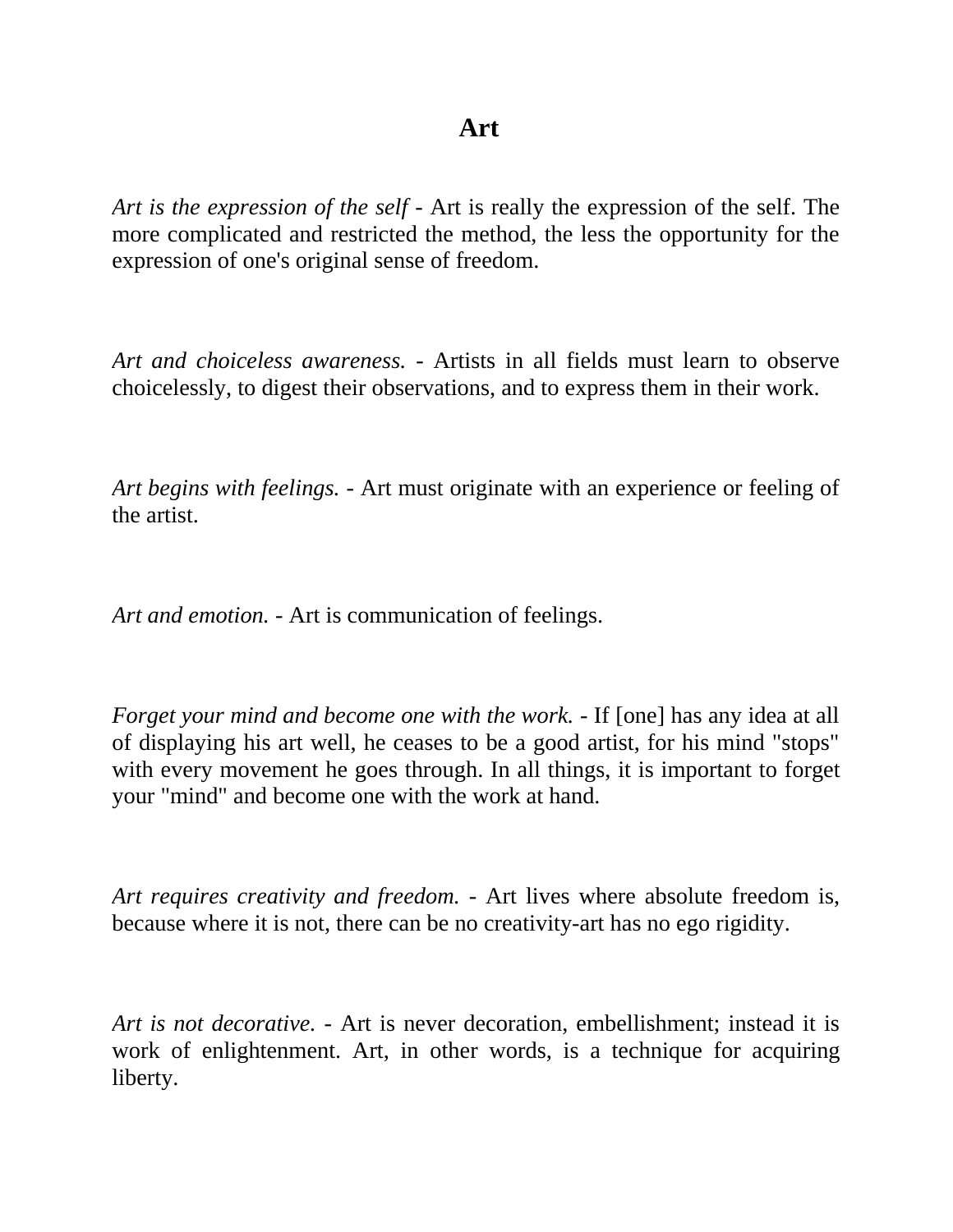### **Conditioning**

The individual and the "what should be." - Why do you as an individual depend on thousands of years of propaganda? Ideals, principles, the "what should be" leads to hypocrisy.

Be "born afresh." - Drop and dissolve inner blockage. A conditioned mind is never a free mind. Wipe away and dissolve all its experience and be "born afresh."

Keep your mind uncontaminated by past conditioning. - The more and more you're aware, the more and more you shed from day to day what you have learned so that your mind is always fresh, uncontaminated by previous conditioning.

Remove all psychic obstruction. - In order to display its native activities to the utmost limit, remove all psychic obstruction.

Drop your inner resistance. - Are you a flowing entity, capable to flow with external circumstances, or are you resisting with your set choice pattern?

The truth is outside of all set patterns. - Conditioning is to limit a person within the framework of a particular system. All fixed set patterns are incapable of adaptability or pliability. The truth is outside of all fixed patterns.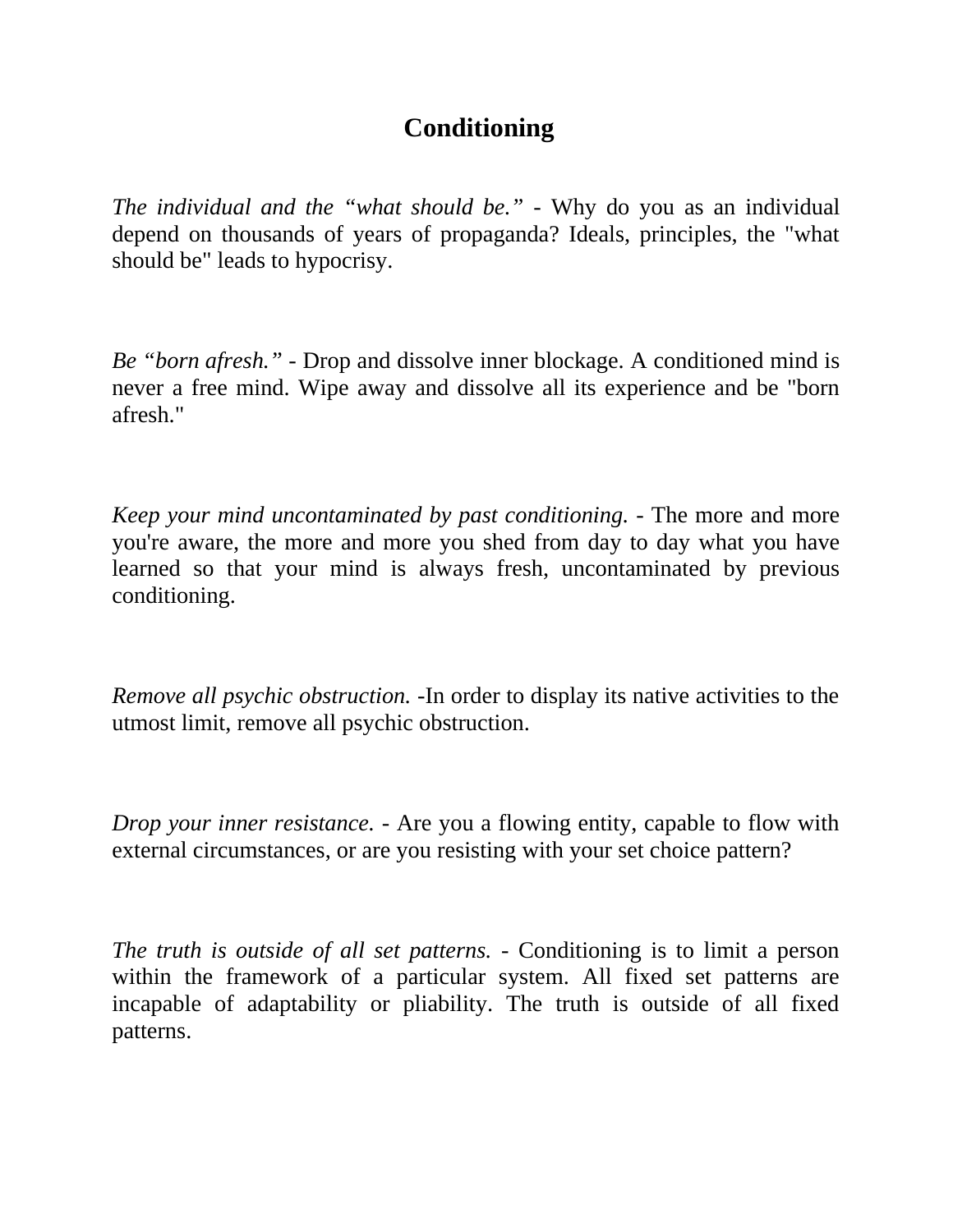### **Self-actualisation**

The second-hand artist "the conformer." -The second-hand artist, in blindly following the teacher, accepts his pattern and, as a result, his action and, above all, his thinking becomes mechanical, his responses automatic according to the pattern - and thereby he ceases to expand or to grow. He is a mechanical robot, a product of thousands of years of propaganda and conditioning. The second-hand artist seldom learns to depend upon himself for expression; instead, he faithfully follows an imposed pattern. So what is nurtured is the dependent mind rather than independent inquiry.

The "Mirror Person." - A mirror-person is one who always wants to know how he looks to others. Instead of being critical, he projects the criticism and feels criticised and feels onstage.

The most poignant sense of insecurity comes from standing alone. -We [tend] to] have more faith in what we imitate than in what we originate. We [often feel that we] cannot derive a sense of absolute certitude from anything which has its root in us. The most poignant sense of insecurity comes from standing alone; we are not alone when we imitate.

Do not look for a successful personality to duplicate. - When I look around, I always learn something and that is to be always yourself And to express yourself. To have faith in yourself. Do not go out and look for a successful personality and duplicate it, which seems to me to be the prevalent thing happening in Hong Kong. Like they always copy mannerisms, but they'll never start from the very root of his being, which is "how can I be me?"

The need to be real. - In life, what more can you ask for but to be real? To